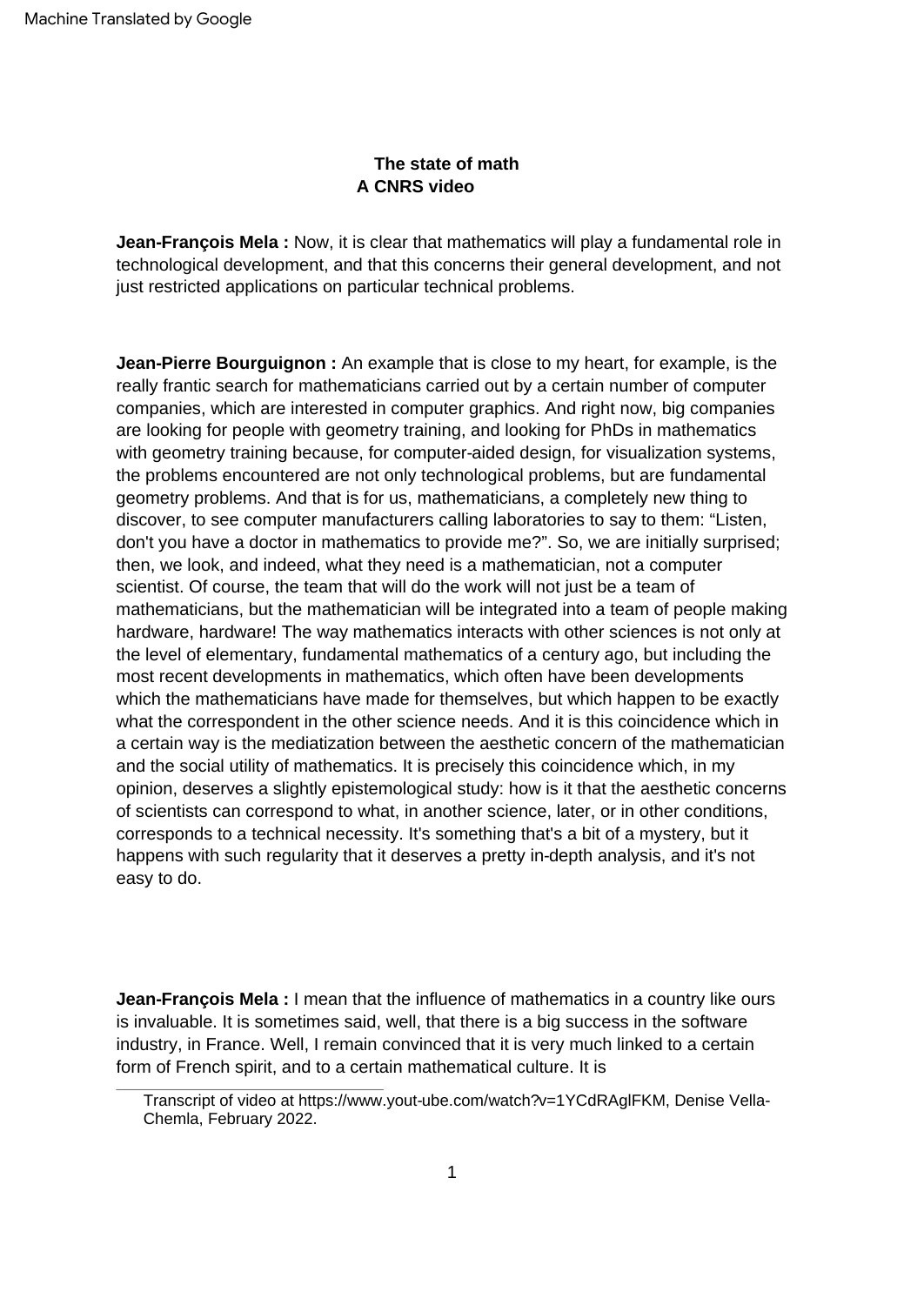impossible to demonstrate. But finally, we find ourselves in a position where we have, with mathematics, a real natural deposit.

**Jean-Pierre Serre :** Me, I've been interested in elliptical curves for a very, very long time, for about twenty years, perhaps, or more, and it's only been two or three years since it started to interest people in crypto, sort of topics like that. It's very amusing the idea that it could be used to essentially rob banks, it's delightful. But that's not why the subject interests me, anyway.

**Jean-François Dars :** And it was dormant for a long time?

**Jean-Pierre Serre :** No, it wasn't dormant at all. It was very, very active on the contrary. But if you like, it was not known outside of a group of specialists. No, it's at the heart of all number theory questions.

**Anne Papillault :** Does the use of the computer, or computers, make it possible to brutally solve a large number of problems which have arisen for a very long time and which have not been resolved.

**Jean-Pierre Serre :** No, to solve... not really, not in number theory, in certain subjects, yes: the famous problem of the 4 colors has been solved by computer. No, but in number theory, what it allows you to do, first of all, it allows you to be much more sure that the conjectures that you make, and which would remain a little in the air, are experimentally true; if you like, for a physicist, it would be a demonstration: we verify a million cases, or things like that, and no exceptions, of course. One exception would be enough to demolish the thing, but... So, that gives us confidence. It also suggests, numerical calculations on a computer, it can suggest formulas to prove: someone who has an eye for that, he says to himself "Hey, how come these things are the same? ! And if we tried to demonstrate it. So it does a lot. But not really demonstrations, no.

**Jean-François Dars :** Does it allow a round trip?

**Jean-Pierre Serre**: Oh yes! Continuous. People who know how to use machines, 1<br>then they say to the Mest est annually included their time thinking, on papert, and then they say to the mest physics.

<sup>1.</sup> Jean-François Mestre, IMJ-PRG, specialist in the study of elliptic curves and Galois theory.